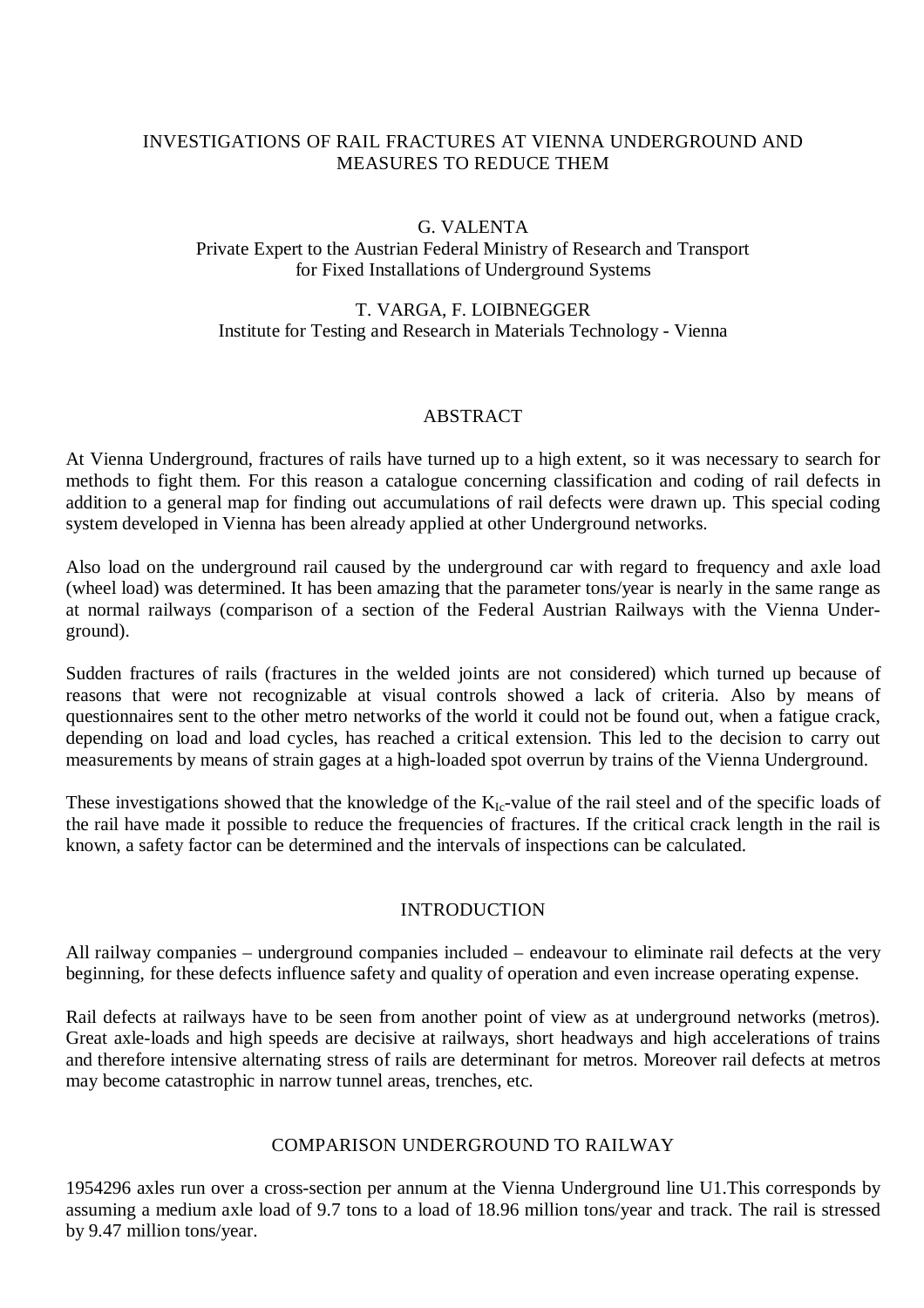Comparing Vienna Underground with Austrian Federal Railways one of the most frequented sections of Austrian Federal Railways (Hütteldorf - Tullnerbach 14 km) will be considered.

The load amounts to 64000 tons/day and track – that means 23.36 million tons/year and track.The medium axle load is 11.85 tons, locomotives have an axle load of 20 tons and the maximum axle load amounts to 22.5 tons. That means that the load of the track at Federal Austrian Railways (23.36 million tons/year and track) is not essentially higher than at Vienna Underground (18.96 million tons/year and track).

The loads at the underground networks of Seoul (54 million tons/year and track) Moscow (59 million tons/year and track), New York (up to 45 million tons/year and track) and Hong Kong (40 million tons/year and track) go far beyond the load of Austrian Federal Railways (comparisons to the railway companies of these countries were not available).

Wear and sensitivity to defects concerning rails do not depend only upon load/year and track and axle-load and speed, but are also dependant on rail material, cross-section of wheels, spring suspensions of cars and further parameters. The form of rail is nearly the same to Federal Austrian Railway and Vienna Underground, but in the last time more and more UIC60 rails have been installed at Federal Austrian Railways.

# CLASSIFICATION AND CODING OF DEFECTS OF RAILS

In order to classify and to assign a rail defect the kind of defect, the site of defect (in the rail), the direction of defect and the position of defect in the track must be known.

Actually there exists a "Catalogue of Rail Defects" published by the International Union of Railways (UIC, Union Internationale de Chemin de fer), but this catalogue is very comprehensive and not easily to handle by the permanent way staff, therefore the Vienna Underground (Wiener Linien) developed a new Classification and Coding System where the essential rail defects are indicated on a sheet of standard paper size (DIN A4).

The first number (two digits) describes the kind of defect (e.g. 01 fracture), the second number (two digits) indicate the site of the defect (e.g. 02 head of rail) the third number (two digits) refers to the direction of the defect (e.g. 03 declined).

The position in the track is defined by the fourth number (two digits), e.g. 10 area of joint (alumino - thermic welding).

The permanent way staff must fill in a form for every detected rail defect using the above mentioned code numbers. The code numbers are stored in the PC, so a survey on turned up rail defects (especially rail fractures) can be got, conclusions can be drawn and measures can be taken.

# APPEARANCE OF RAIL DEFECTS IN LARGE NUMBERS ON SPECIAL SPOTS

For the understanding of the causes of rail defects (especially rail fractures) there are not only the types of rail defect decisive but also the spots where rail defects turn up. It could be found out at Vienna Underground (especially on line U1) that more rail fractures than at other spots turned up in winter at ventilation shafts and emergency exits (drop of cold air). The number of fractures at these spots could be reduced by suitable measures (partly by welding of rail joints at lower temperature).

### STATISTICS ON RAIL FRACTURES FROM AN INTERNATIONAL POINT OF VIEW

The underground networks all over the world were asked to deliver statistics on rail fractures in their respective networks (study initiated by Vienna Transport). Thirty companies sent answers. This compilation was worked out in the paper "Statistics on Rail Fracture from an International Point of View and Evaluation of Data" [1].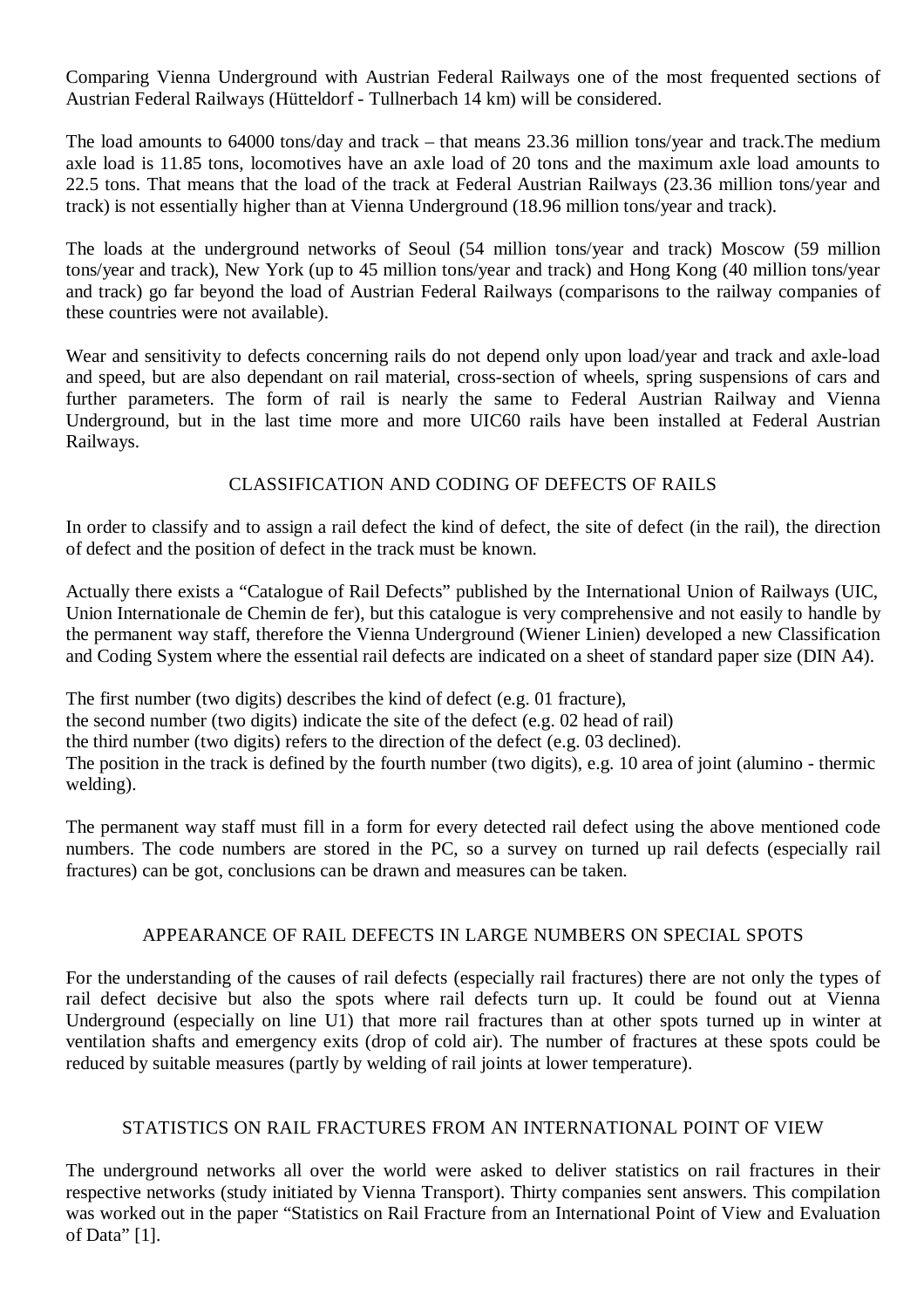The maxima of fractures occur in cities with continental climate (hot summers, cold winters) during the winter periods, because low temperature cause a drop of fracture toughness  $(K_{IC})$  values) and an increase of tensile stress Fig.1.



Figure 1: Number of rail fractures 1982 - 1986 on Line U1 (10 km) Vienna Underground

The chart of London shows the typical behaviour for turning up of rail fractures at underground networks in areas with mild winters (and not very warm summers) Fig 2.



Figure 2: Number of Rails Fractures on all Underground Lines of London, between 1980 and 1988

WEAK SPOT OF RAIL - WELDED JOINT

The frequency of defects was highest at welded joints at all underground networks, but a defect of a welded joint is more easily to discover because it can only turn up every 15 m or 30 m (depending on the length of rail). It was found out in Vienna that frequency of rail fractures was very high at electrically welded rail joints, so where it has been possible nowadays alumino-thermic rail joints have been carried out.

Table 1: Rail fractures in Vienna 1996; 26 rail fractures; 20 quality 900A; 5 quality HSH (Head Special Hardened); 1 not quoted

| Coding | Position of defect               | Number |
|--------|----------------------------------|--------|
| $00\,$ | not quoted                       |        |
| UΙ     | running rail                     |        |
| 03     | in area of frog                  |        |
| 06     | fish plate joint                 |        |
| 09     | electrically welded joint        |        |
| 10     | alumino-thermically welded joint |        |

# SURVEY ON RAIL FRACTURES AT UNDERGROUND NETWORKS OF THE WORLD

The mean value of rail fractures of 30 underground networks is  $m = 0,1221$  rail fractures/year and track km, the standard deviation was evaluated with 0,10011. That means that with an assumed track length of 100 km at a fictitious underground network the expected mean value amounts to 12 rail fractures per year (Standard deviation  $\pm$  10).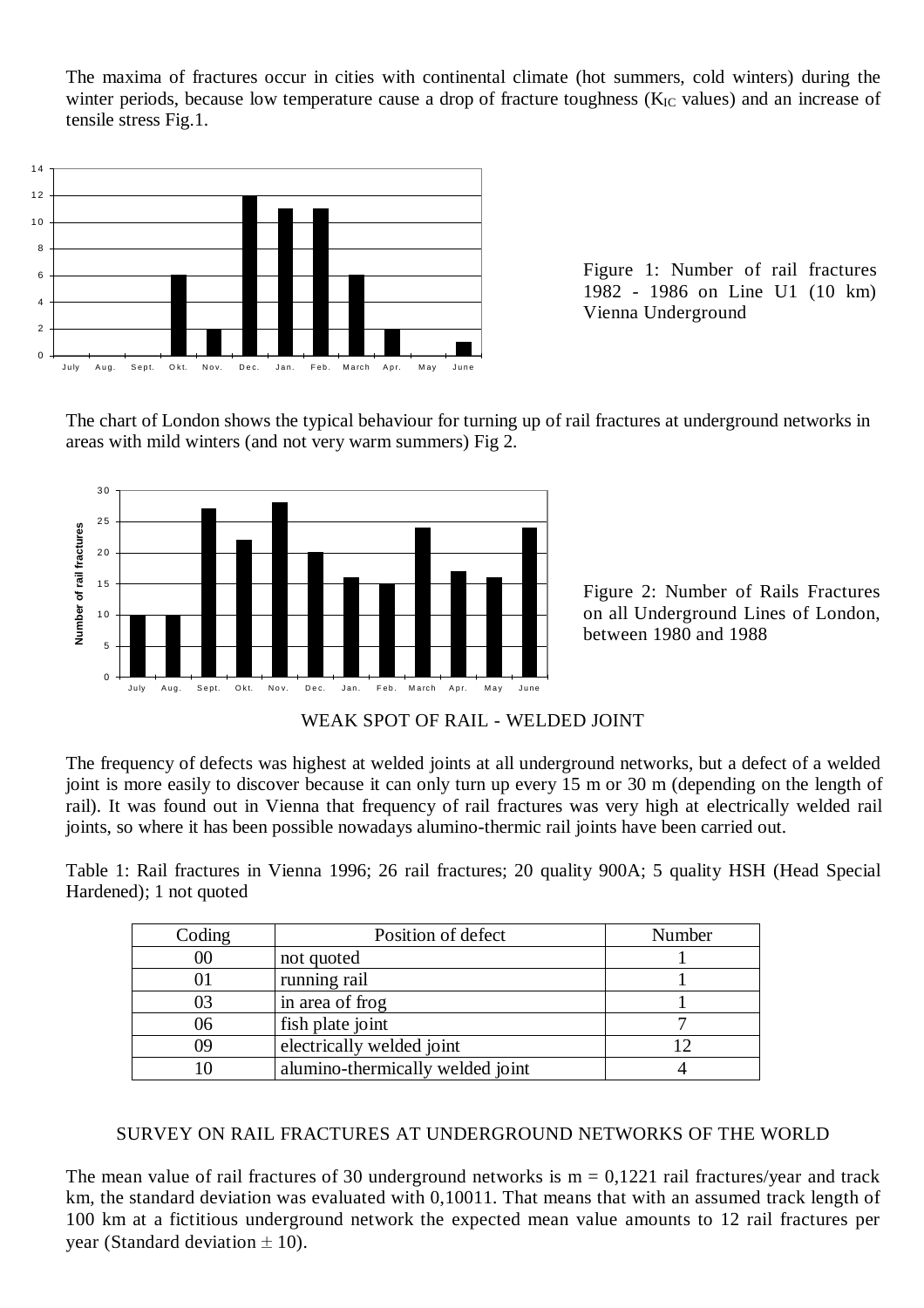#### EXAMPLES OF RAIL FRACTURES WITH REGARD TO FRACTURE MECHANICS

Wiener Linien (Vienna Underground) examined and documented about 60 rail fractures. Following data were documented: The day of production of rail, the day of laying, the day when the fracture had happened (if it could be found out), the air temperature at the time of fracture (rail temperature would be better but is very rarely available), the position of the track (tunnel, open air)

and the way of laying (ballasted track, ballastless track, guard rail, types of sleepers etc.)

Four typical examples are discussed





**Example 1**

Figure 3: Fracture of a HSH Rail (Head Special Hardened)

This rail fracture (Fig. 3) occurred two years after laying (track is situated in the open air) at a temperature of  $-1$ °C. The fracture was vertically situated (head – web - foot). Fatigue crack band markings could not be discovered, because the fracture was fish-plated after discovery and should have been welded at a later point of time. A sample of this rail containing the fracture was sent to the rail manufacturer and it came out that a welding on the rail surface had been carried out where the fracture had obviously started from (Fig.4).



Figure 4: Example 1;The oval zone was etched and appeared as a spot welded in some layers)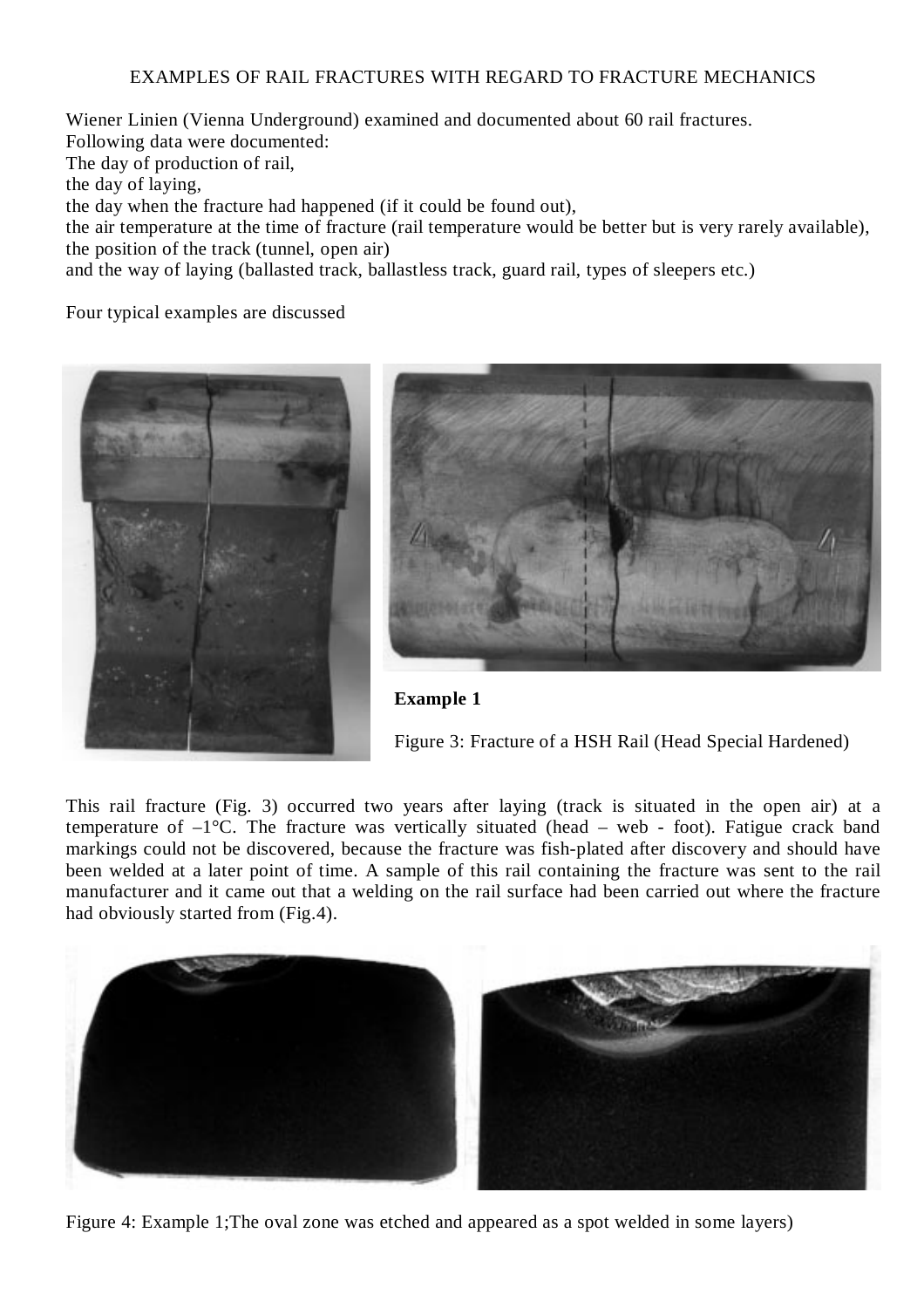**Example 2**: Wheel-slip mark. This kind of rail defect is usually repaired by surface welding that might cause cracks owing to embrittlement. So these defects although having been repaired are therefore documented by Vienna Underground and are periodically controlled with regard to cracks.



Figure 5: Example 2; Wheel-Slip Mark



# **Example 3**

Figure 6:; Fracture of Welding (at welded fish-bolt hole)

The rail was laid in 1975, quality 900A. This fracture occurred on February  $1<sup>st</sup>$ , 1996 at a temperature of –7°C.

The track is situated in the open air. It appeared that as long as the defect remained an interior defect no fracture occurred. Owing to wear the inclusion got contact to the surface, moreover the tensile stress was increased by sudden coldness.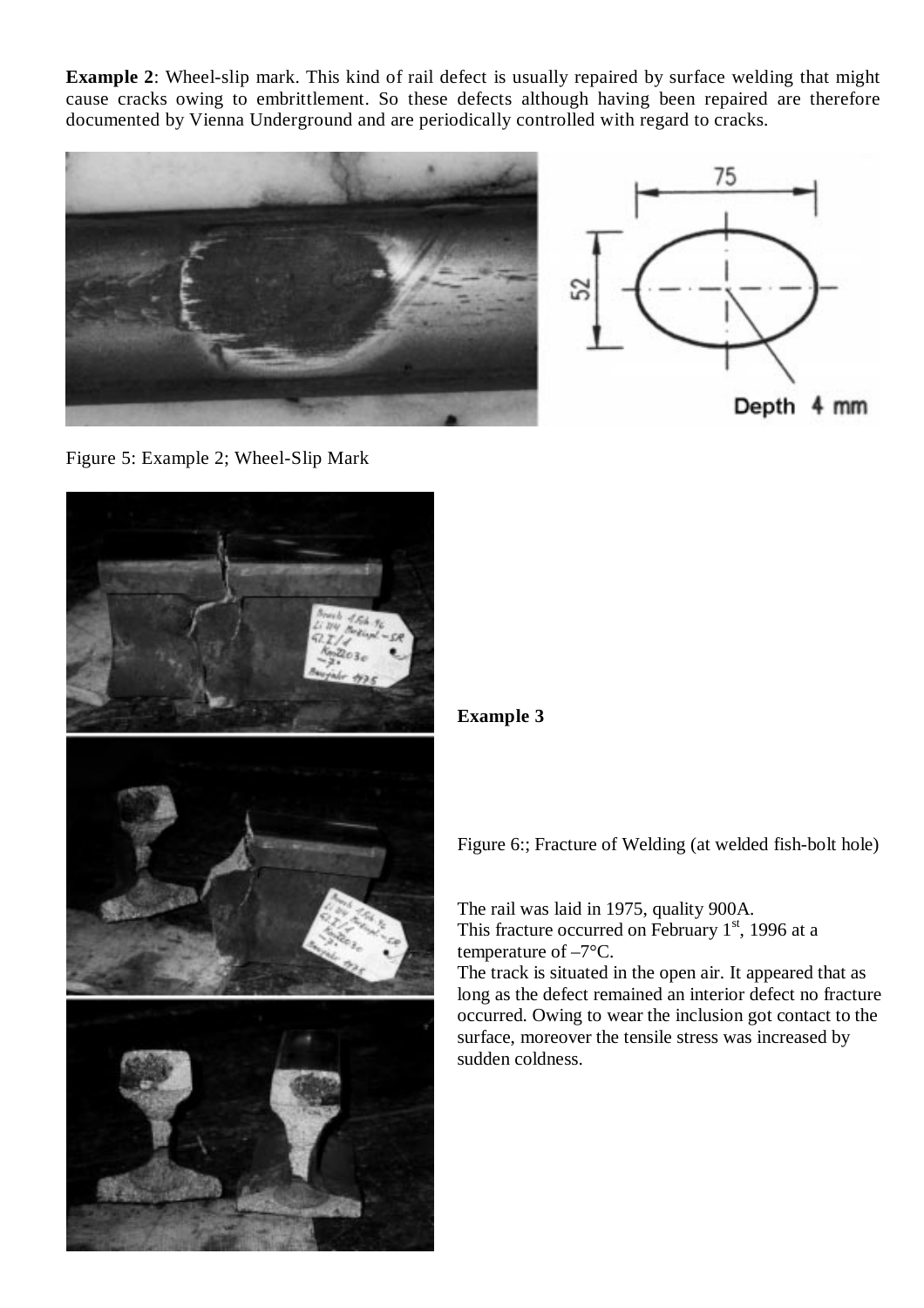### RAIL FRACTURE (HEAD-WEB-FOOT)

**Example 4:** The fracture turned up in the tunnel of Line U2 on March 3<sup>rd</sup>, 1996 Fig. 8. The air temperature was  $+11^{\circ}$ C, so no additional tensile stresses could have turned up. The rail has been laid on April  $4^{\text{th}}/5^{\text{th}}$ , 1985, so service life in track had been 11 years. Guidance rails are installed at radii below 300m (Regulations of Vienna Underground). Because this rail in question was situated on the inner side of the curve (225m), horizontal forces had been absorbed to a high extent by the installed guide rail.





Figure 7: Example 4; Rail fracture (head-web-foot)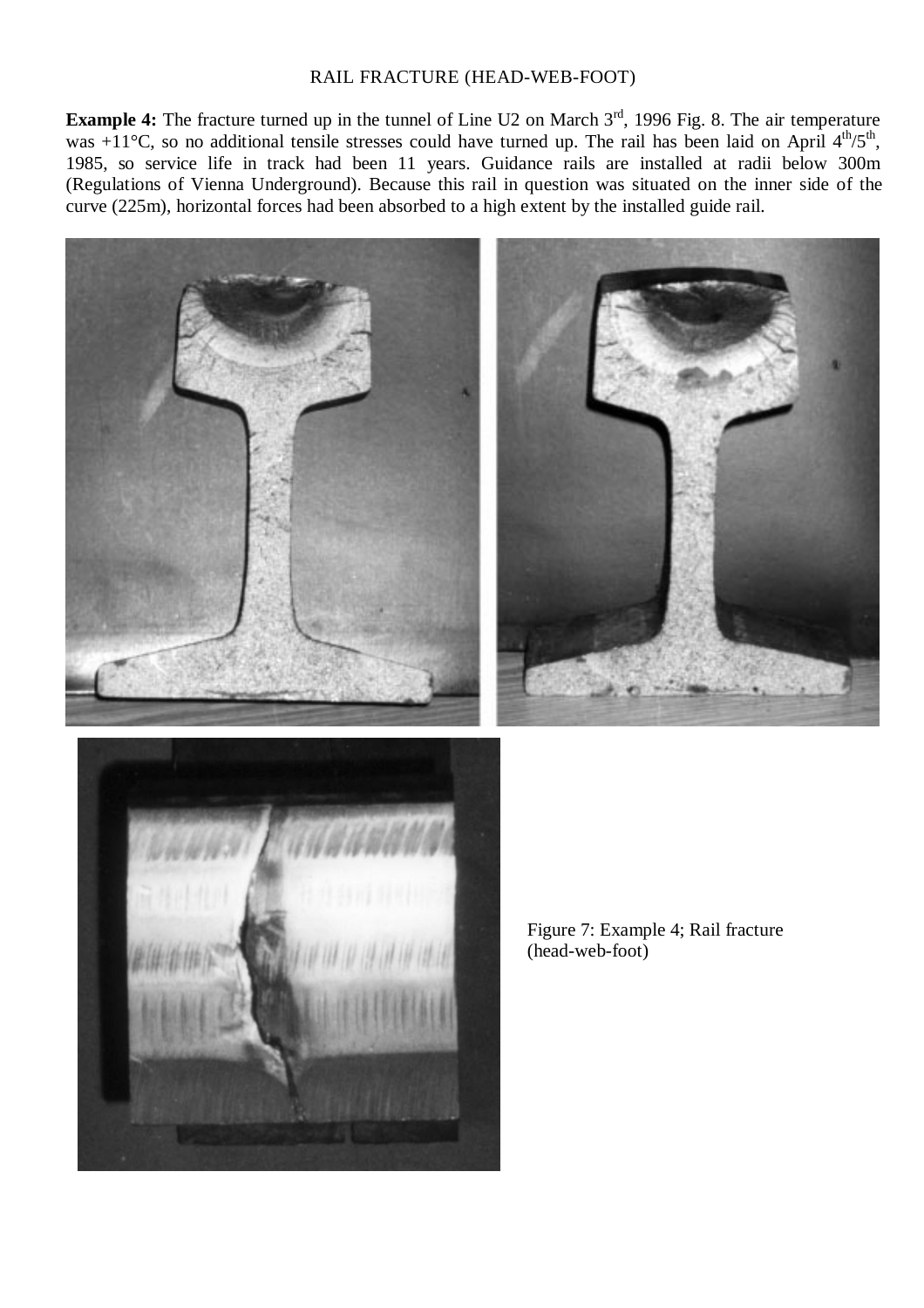

The ellipse of the last fatigue crack band marking showed "a" with 32 mm and "2c" with 65 mm. The broken rail was examined at laboratory and thermal influence (martensitic structure) was found at the spot where the fracture had originated from.

### APPLICATION OF FRACTURE MECHANICS AT RAILS OF VIENNA UNDERGROUND

Fine fissures on rails may probably originate during production, transport or laying, but also in the course of operation (wheel slip marks).These fissures may also be caused by corrosion. By means of linear elastic fracture mechanics the significance of such failures can be judged with regard to the behaviour of a rail under load in track, if fracture toughness is known as a characteristic value of the rail steel. First trials on sections of rails with fatigue cracks were executed by British Rail. Later on experiments were made in the USA. Engineering fracture mechanics that is based on simplified models results in engineering methods for treating the fracture behaviour of construction parts with cracks.

The K<sub>IC</sub> - mean value of rails of the Vienna Underground evaluated by tests of the producer and the TVFA TU Vienna lies in the range of 37 MPa $\sqrt{m}$  at -20 °C and 39 MPa $\sqrt{m}$  at room temperature [2]. If the value K<sub>IC</sub> 38 MPa $\sqrt{m}$  is applied to defect fig. 7 and 8 then the evaluation for the measured crack depth and crack length results in a stress  $\sigma_c = 107$  N/mm<sup>2</sup> according to the formula for an edge crack

$$
K_{\rm IC} = 1.12 \times \sigma_{\rm c} \times \sqrt{\pi a_{\rm c}}
$$

This value lies in the range of measured stresses during operation.

An evaluation with the formula used in [3] resulted in higher not realistic values (crack reached the lateral surfaces of the rail head).

$$
K_{\rm IC} = M \times \sqrt{\frac{\pi a_{\rm c}}{Q}} \times \sigma_{\rm c}
$$
  
Q = 1 + 1.464 × (a\_{\rm c}/c\_{\rm c})<sup>1.65</sup>  
M = 1.12 - 0.09 × (a\_{\rm c}/c\_{\rm c}) \quad \text{Newtonan, Raju [4].}